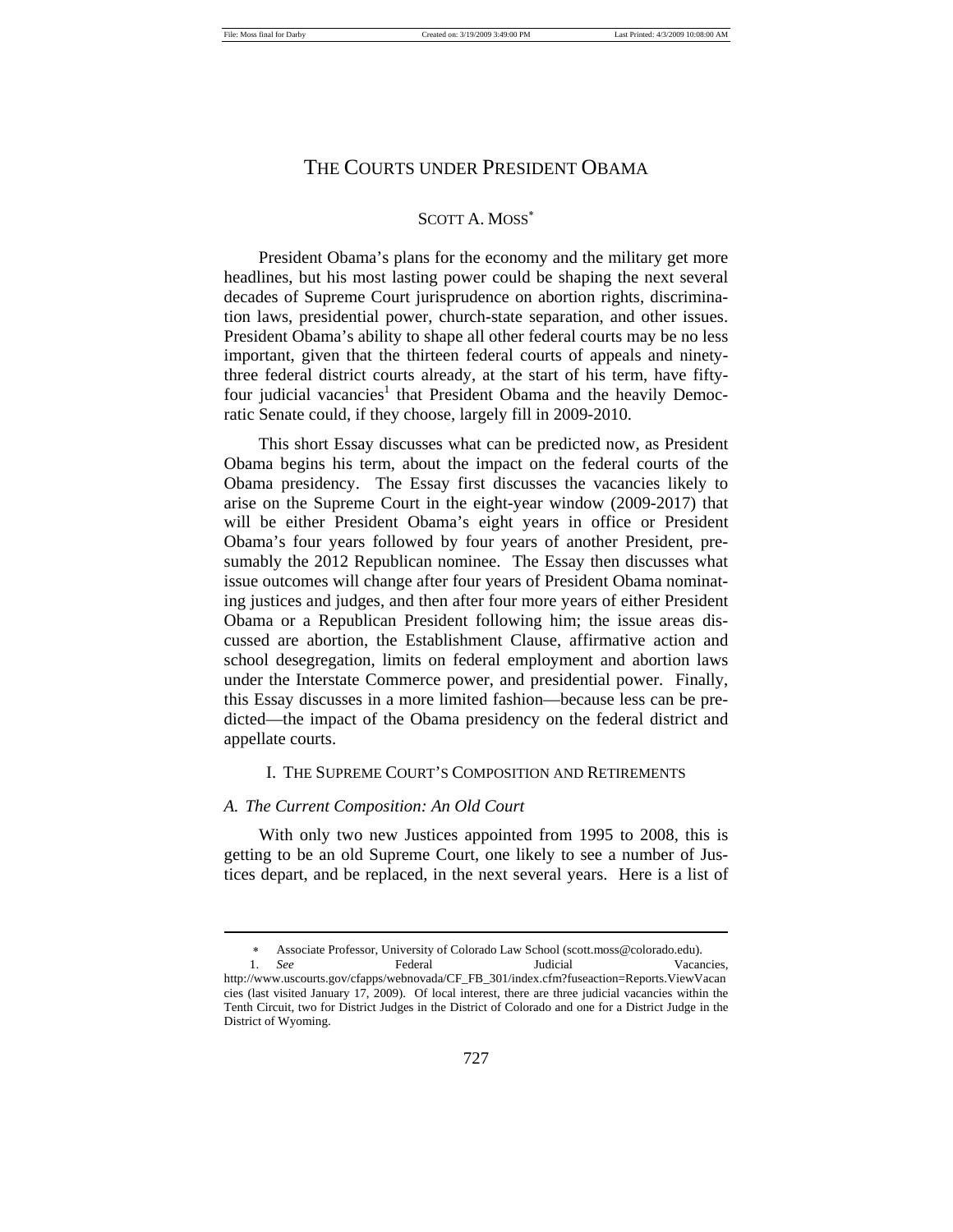the current Justices and their ages at the end of the first term, and possible second term, of the next President:

| Justice                    |    | Age at end of 1st term Age at end of 2nd term |  |
|----------------------------|----|-----------------------------------------------|--|
| John Paul Stevens          | 92 | 97                                            |  |
| <b>Ruth Bader Ginsburg</b> | 79 | 83                                            |  |
| Anthony Kennedy            | 76 | 80                                            |  |
| Antonin Scalia             | 76 | 80                                            |  |
| Stephen Breyer             | 74 | 78                                            |  |
| David Souter               | 73 | 77                                            |  |
| Clarence Thomas            | 64 | 68                                            |  |
| Samuel Alito               | 62 | 66                                            |  |
| John Roberts               | 57 | 61                                            |  |

With six Justices already well into their 70s now, it seems likely that the next President will get to appoint at least two new Justices in a first term alone, possibly five or six in a second term. No recent President has had such an opportunity; President Nixon appointed four Justices in his five years, but the six Presidents since then have combined to appoint only ten Justices over thirty-five years:

| President            |   | Years Justices Appointed                |
|----------------------|---|-----------------------------------------|
| George W. Bush       | 8 | 2 (Roberts & Alito)                     |
| <b>Bill Clinton</b>  | 8 | 2 (Ginsburg & Breyer)                   |
| George H.W. Bush     | 4 | 2 (Souter & Thomas)                     |
| Ronald Reagan        | 8 | 3 (O'Connor, Scalia, & Kennedy)         |
| <b>Jimmy Carter</b>  | 4 | $\Omega$                                |
| Gerald Ford          | 3 | 1 (Stevens)                             |
| <b>Richard Nixon</b> | 5 | 4 (Burger, Blackmun, Rehnquist, Powell) |

#### *B. Predicting Upcoming Court Vacancies*

 $\overline{a}$ 

We can have fun with the "name game"—whom might President Obama appoint?—but it really is impossible to predict individual appointments in advance.<sup>2</sup> A more meaningful game is to make predictions

 <sup>2.</sup> Who anticipated President Bush's nomination of Harriet Miers? Even President Clinton's two fairly uncontroversial choices (Justices Breyer and Ginsburg, both federal appellate judges for over a decade who received overwhelming Senate support) were unpredictable in their own way, well-documented to have come after multiple twists and turns, with several other quite different individuals having been leading candidates, even possibly offered the job (*i.e.*, Mario Cuomo), or at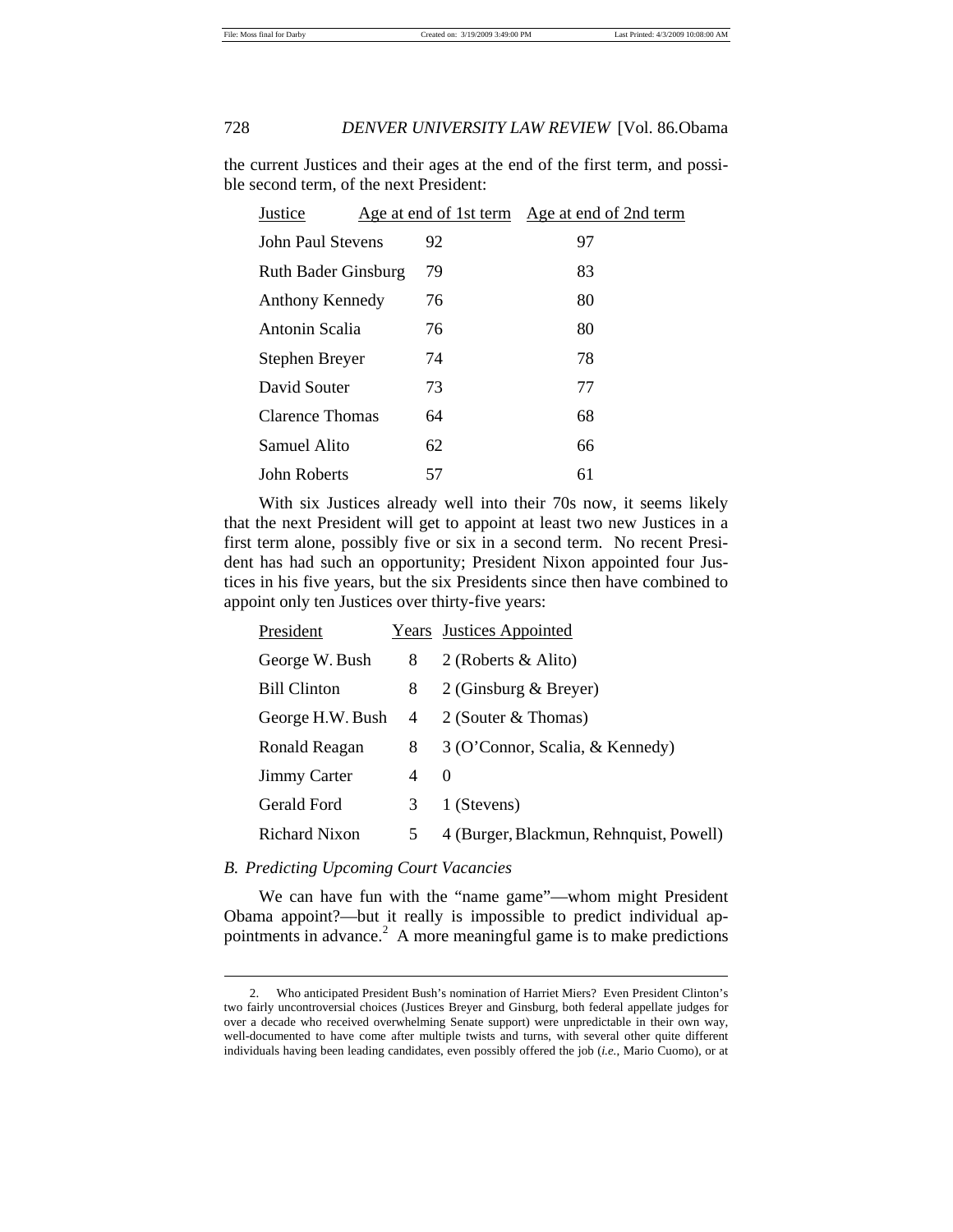on issues, not names: What individual rights and government powers likely will change the most after President Obama gets to name a few Justices to cast votes on the Supreme Court? For this "Predict the Court" game, I use the following rules (not "rules" so much as reasonable assumptions that I cannot defend as certain to play out exactly this way):

(1) President Obama's nominees likely will be essentially similar to the last two Democratic appointees, Clinton appointees Breyer and Ginsburg (the only two Democrat-appointed Justices in the past forty years, and therefore the only modern data points)—though likely disagreeing as to one or another specific points of law, as detailed in the below issue discussions. If a Republican is elected in 2012, I similarly assume that President would fulfill the identical campaign promise of most recent Republican presidential nominees and primary candidates: to appoint individuals like Justice Scalia and Tho $mas.<sup>3</sup>$ 

(2) Two Justices will retire during President Obama's first term from among the two oldest (Stevens and Ginsburg) and the one who, though younger, is reputed to have a personal desire to leave the Court (Souter). It is possible all three will retire, but to avoid exaggerating President Obama's ability to reshape the Court, I will assume that only Justices Stevens and Ginsburg will depart during President Obama's *first* term.

(3) Three of the next four oldest Justices (after Stevens and Ginsburg)—Kennedy, Souter, Scalia, and Breyer—all four of whom are close in age, will retire in President Obama's second term, by the end of which their ages will range from 77 to 80. I will assume that one of the four—Scalia—will delay retirement to hold out for a later President of the same party (just as, I suspect, Breyer would hold out during a Republican presidency that starts in 2012).

Under this scenario, President Obama would appoint five Justices, replacing the following:

|                   | 2013-17 (if Obama) 2013-17 (if Republican) |
|-------------------|--------------------------------------------|
| $\bullet$ Souter  | • Souter                                   |
| $\bullet$ Kennedy | • Kennedy                                  |
| $\bullet$ Breyer  | $\bullet$ Scalia                           |
|                   |                                            |

least preferred choices until being disqualified upon a review of medical records (*i.e.,* Richard Arnold) before the ultimate choices of Justices Ginsburg and Breyer.

 <sup>3.</sup> Even moderate-leaning candidates for the Republican Presidential nomination, such as Rudy Giuliani (who is pro-choice), have so promised.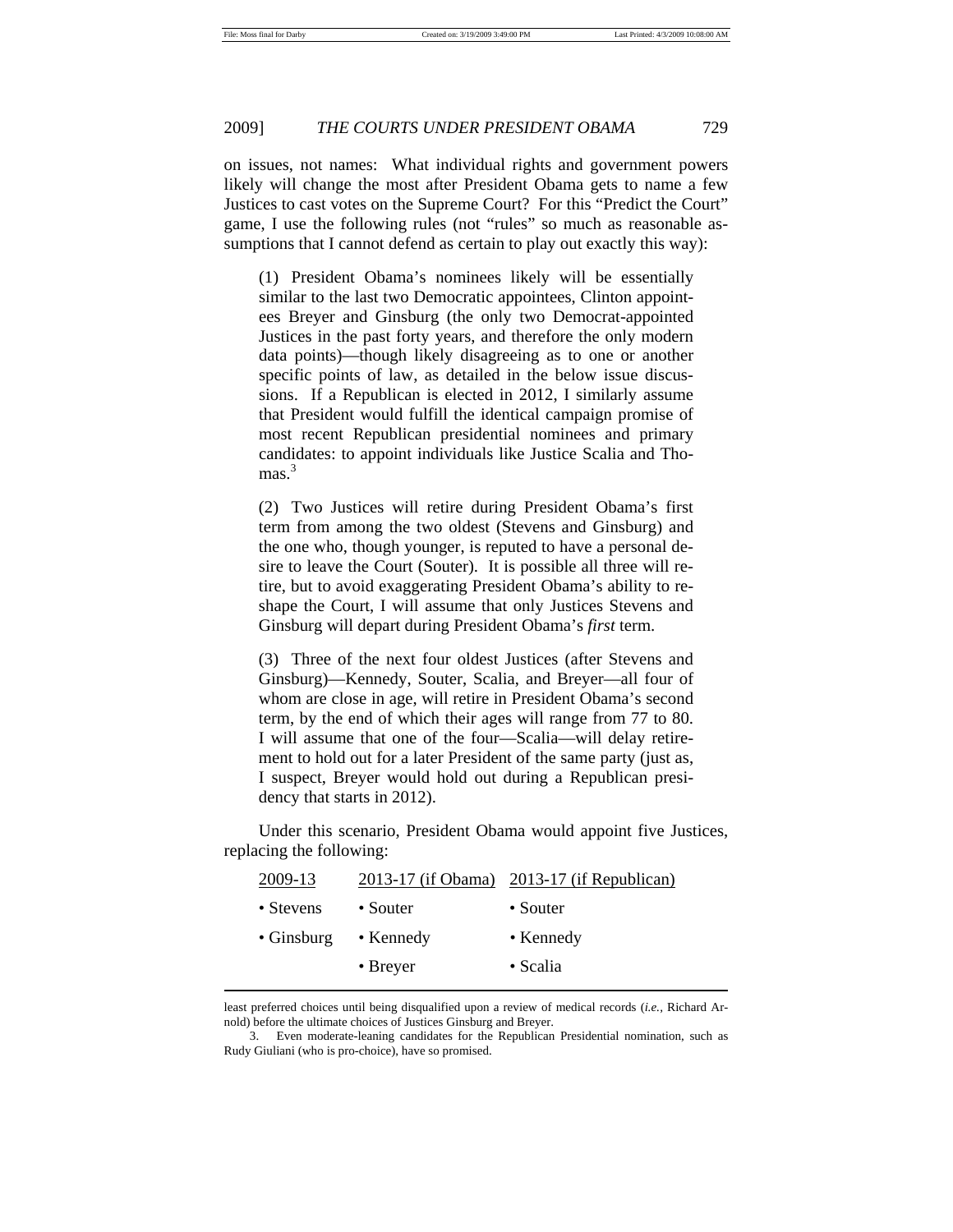#### *C. Can We Really Predict When Justices Will Retire—or How New Justices Will Vote?*

Some may object that we never really know when Justices will retire, or in particular that retirement is likely for a Justice at the height of his powers as a "swing vote"—such as Justice Kennedy now, and for at least several years to come. Yet the past few decades of Justice retirements show a surprising degree of consistency in recent decades. There have been eight retirements in the past thirty years:

| <b>Retiring Justice</b> | Age at Retirement |
|-------------------------|-------------------|
| Rehnquist (2005)        | 80                |
| O'Connor $(2005)$       | 75                |
| Blackmun (1994)         | 86                |
| White (1993)            | 76                |
| Marshall (1991)         | 83                |
| Brennan (1990)          | 84                |
| Powell (1987)           | 79                |
| <b>Stewart</b> (1981)   | 66                |

Setting aside the youngest and oldest retirement ages in the last thirty years, $4$  the retirement ages have ranged from 75 to 84. More notably, there is a pattern in who has retired when: Justices who were considered the "swing votes" of their time retire *earlier*, not later. Justice Kennedy's predecessors as the Court's key swing votes all retired in their 60s or 70s: Justices O'Connor (retired at 75), White (76), Powell (79), and Stewart (66). The other four of the past eight retirees (Justices Brennan, Marshall, Blackmun, and Rehnquist), far from being "swing votes," were considered to be reliably on one "side" of the Court's major jurisprudential schisms over individual rights, federal power, etc.—and all stayed on the Court into their 80s. This may or may not be a permanent pattern, but there is some evidence that the swing vote Justices retire at a more normal retirement age (60s to 70s) than the Justices who see their service on the Court as a "cause," whether jurisprudential or political, that motivates them to remain on the Court about as long as their health allows.

Some also may object that Justices may not vote as Presidents want. Conservatives express disappointment about certain non-"conservative" individual rights and federal power rulings from three Republican appointees, Justices Souter, Kennedy, and Sandra Day O'Connor. Yet these three Justices' appointments reflect odd political circumstances

 <sup>4.</sup> Justice Stewart retired at age 66; Justice Stevens is still on the Court and thus has a retirement age yet to be determined but known to be at least his current age of 88.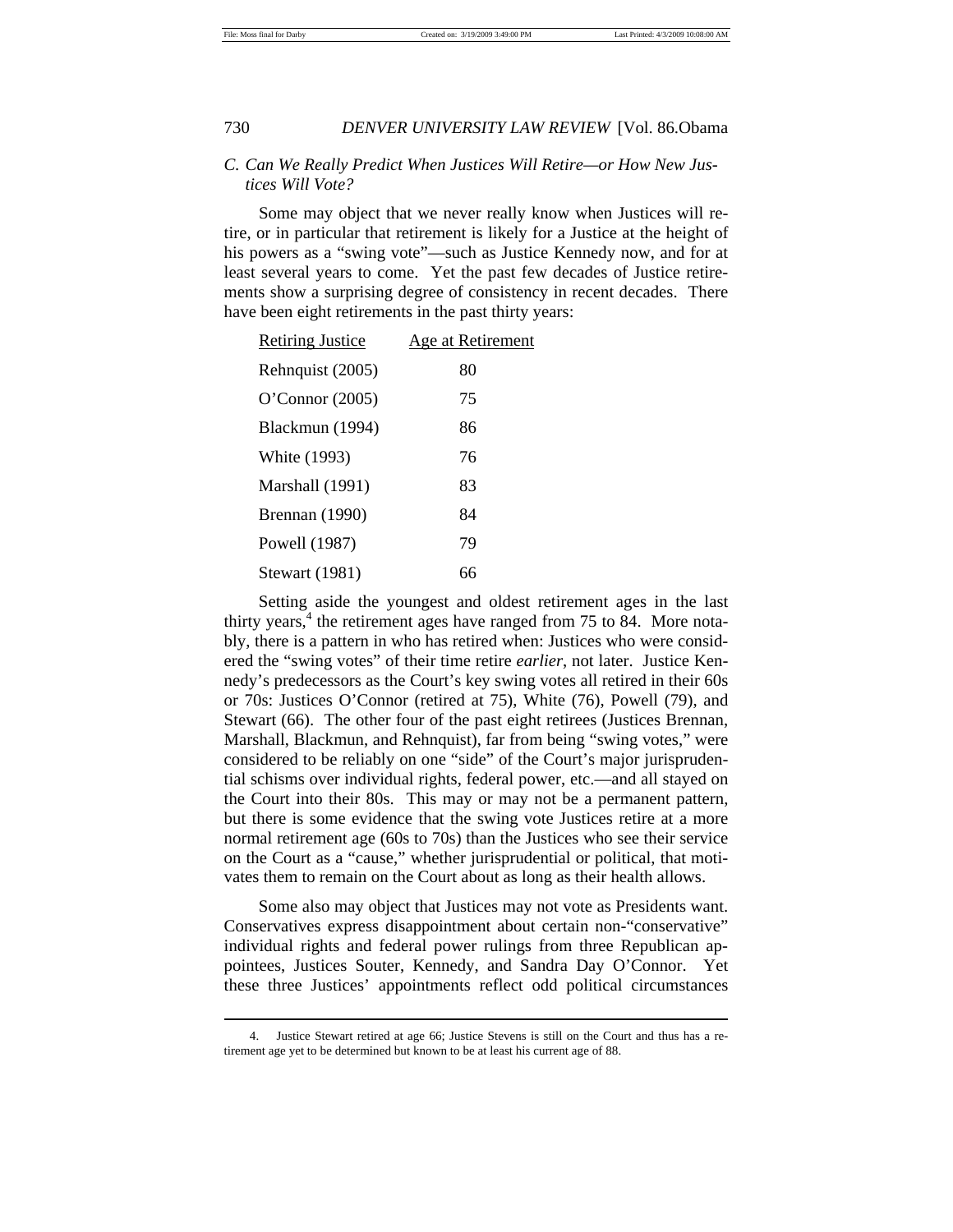unlikely to recur often: naming O'Connor fulfilled a campaign promise by President Reagan to appoint a woman at a time (1981) when there were relatively few prominent conservative female lawyers seasoned enough to be plausible Justices; Souter was chosen despite lacking a well-defined judicial ideology because he had powerful political patrons (White House Chief of Staff John Sununu and Senator Warren Rudman) from New Hampshire who were key to President Bush's 1988 victory in the New Hampshire Republican primary election; and Justice Kennedy was a backup, compromise nominee chosen only after two more originalist nominees (Judges Robert Bork and Douglas Ginsburg) failed in a Senate in which President Reagan's party was a relatively small minority.

More importantly, unpredictable Justices have become more rare in this era of professional, internet-facilitated background research and pressure to appoint ideologically simpatico Justices. The 2005 nomination of Bush confidante Harriet Miers, an ideological question mark, sparked the first conservative revolt against President Bush; and so far, the four Justices appointed in the 1990s and 2000s have voted about as expected.

#### II. THE ISSUES AT THE SUPREME COURT

Based on the recent history described above, we have good reason to think that the Justices whom Presidents appoint are chosen for their reliable track record on constitutional and other legal issues important to that President (and to others in a position to offer the President input on nominees, such as presidential advisors or key senators). If so, President Obama's appointments will reshape the Court's rulings on a wide range of currently controversial issues—but much more so in his second term (if he wins one) than in his first term.

#### *A. Abortion*

 $\overline{a}$ 

A President committed to appointing Justices like Scalia and Thomas (as virtually all recent Republican candidates for President have said they are) would need only one Justice appointment to eliminate the constitutional right to abortion first recognized by *Roe v. Wade*<sup>5</sup> in 1973 and then narrowed by *Planned Parenthood v. Casey*<sup>6</sup> in 1992. Justices Scalia and Thomas long have sought to eliminate constitutional abortion rights, and they likely have the support of the two recent appointees, Justice Alito and Chief Justice Roberts—leaving them one vote short of the five necessary to overturn *Roe*. All of the next five likely retirees are supporters of decisions (a) protecting a constitutional right to abortion and (b) refusing to overturn *Roe*. If any Republican similar to recent past

 <sup>5. 410</sup> U.S. 113 (1973).

 <sup>6. 505</sup> U.S. 833 (1992).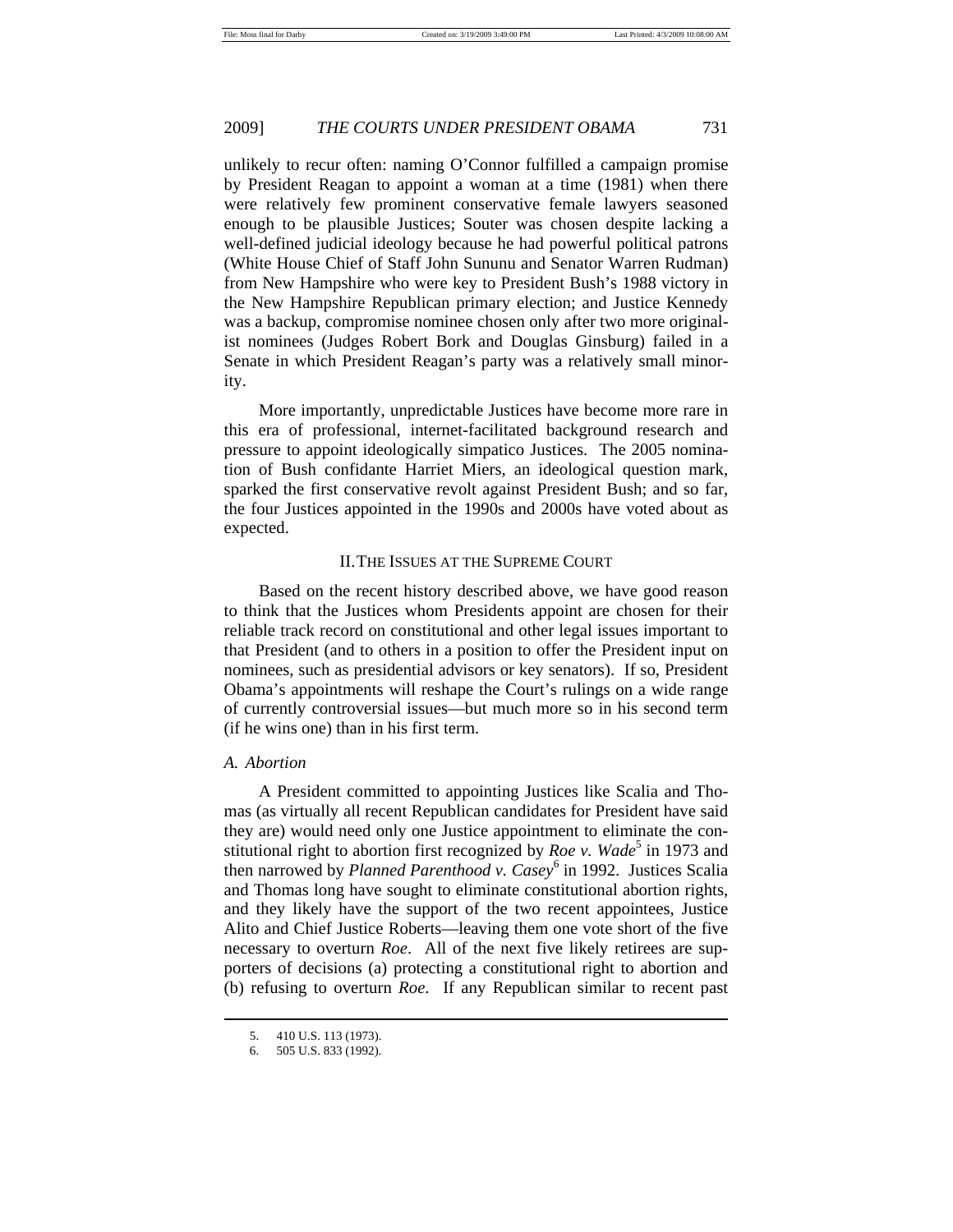Republican nominees prevails in 2012, the Court very likely would have at least six votes to overrule *Roe*.

In contrast, the first term of an Obama presidency simply will preserve the status quo that the Constitution protects abortion rights; the second term could see a return to the broader right to abortion that *Roe* announced but that has been rolled back in recent years. Both of the likely retirees during President Obama's first term—Justices Stevens and Ginsburg—support the broad form of the right to abortion that *Roe* announced, so replacing them with even the strongest abortion rights supporters would not change any votes at the Court. In a second term, President Obama could bring about a return to the stronger *Roe-*era abortion rights of the 1970s and early 1980s by replacing two Justices: (1) most importantly, Justice Kennedy, who, in 5-4 votes at the Supreme Court, has voted (along with Justice Alito and Chief Justice Roberts) to allow various abortion restrictions, including blanket bans on the procedure alternately known as "partial birth" or "intact  $D\&X$ " abortion;<sup>7</sup> and (2) secondarily, Justice Souter, who in *Planned Parenthood v. Casey*<sup>8</sup> voted to allow abortion-restricting, "informed consent" disclosures and "waiting periods" for an abortion following an initial abortion consultation.<sup>9</sup>

Even Obama appointees who disagree with the part of *Planned Parenthood v. Casey* that allowed two abortion restrictions, however, might not be willing to overturn those holdings for reasons of *stare decisis*. 10 Thus in reproductive rights and other areas (such as the Establishment Clause, below), the question will be whether Obama-appointed Justices give priority to *stare decisis* or to restoring once-broader constitutional rights.

#### *B. The Establishment Clause*

As with abortion, there likely already are four votes to lower the wall of separation between church and state, such as precedents disallowing school prayers at public school graduations.<sup>11</sup> Ever since the ap-

 <sup>7.</sup> Gonzalez v. Carhart, 127 S. Ct. 1610, 1621 (2007).

 <sup>8. 505</sup> U.S. at 833.

 <sup>9.</sup> Even if Justice Souter were to retire during President Obama's first rather than second term, that would not change any Court outcomes; Justice Kennedy would remain the fifth vote to allow various restrictions, like that on "partial birth" abortion, that neither Justice Souter nor his replacement would allow.

 <sup>10.</sup> For an opinion famously declaring that it was giving precedential value to a decision the signatory Justices might not have otherwise supported, see Planned Parenthood v. Casey, 505 U.S. at 871 ("We do not need to say whether each of us, had we been Members of the [*Roe v. Wade*] Court . . . , would have concluded[] as the *Roe* Court did . . . . The matter is not before us in the first instance, and, coming as it does after nearly 20 years of litigation in *Roe's* wake we are satisfied that the immediate question is not the soundness of Roe's resolution of the issue, but the precedential force that must be accorded to its holding.").

 <sup>11.</sup> *See e.g.,* Lee v. Weisman, 505 U.S. 577, 633 (1992) (Scalia J., dissenting) (supporting public school graduation prayers, a position supported by Justice and Thomas supporting allowing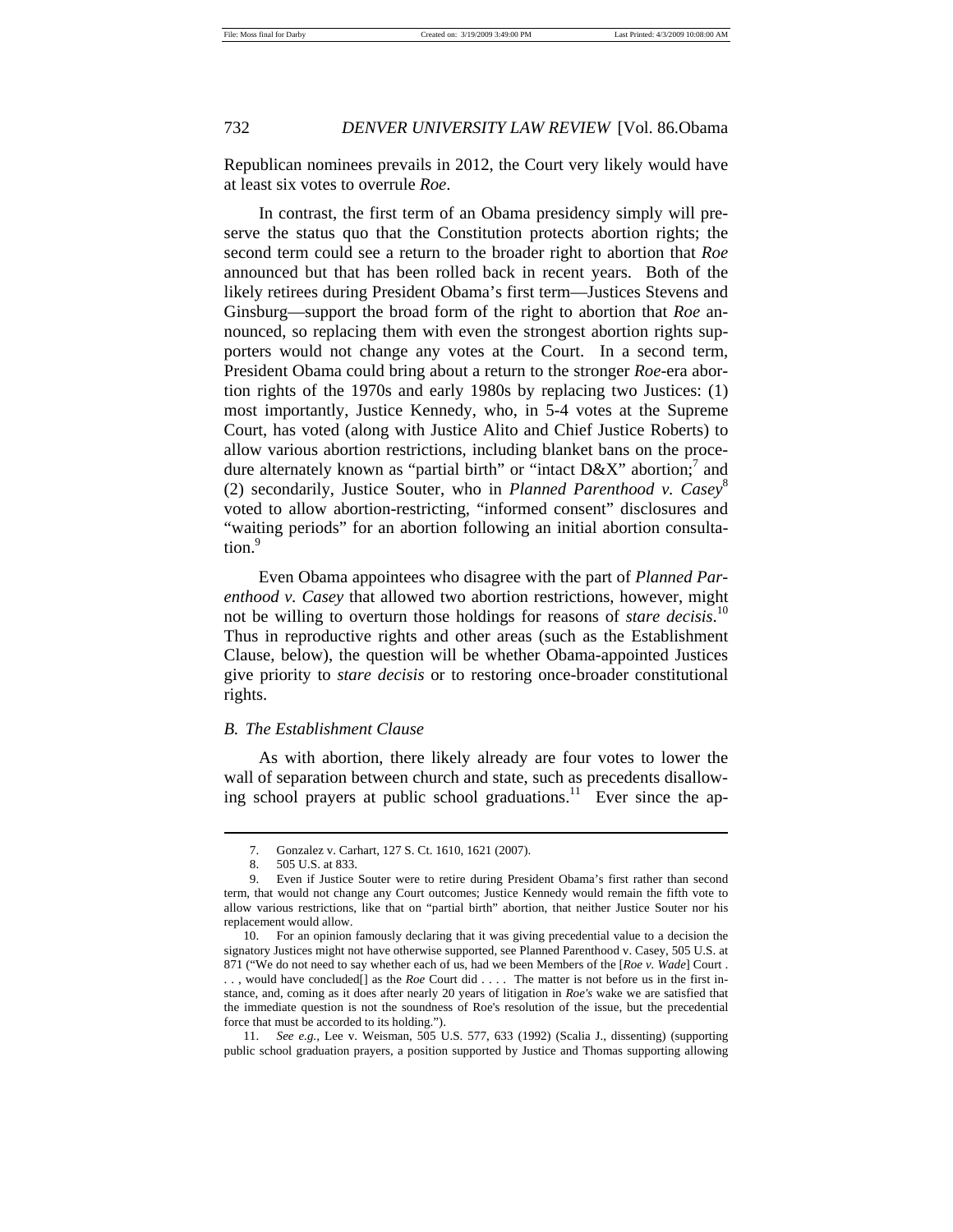pointment of Justice Alito to replace Justice O'Connor, there likely already have been five votes to overturn certain decisions, such as those disallowing governmental displays endorsing a particular religion.<sup>12</sup> More broadly, there already appear to be five Justices supporting the "coercion" test (that religion in government is acceptable as long as it does not coerce anyone) rather than the "endorsement" test (that religion in government is acceptable as long as it does not endorse religion), though the fifth "endorsement" vote is Justice Kennedy, whose more lenient version of the test recognizes that certain ostensibly voluntary religious endeavors are psychologically coercive, such as public school graduation prayers.<sup>13</sup>

With Justices Stevens and Ginsburg two of the more staunchly separation-of-church-and-state Justices, President Obama in his first term would simply replace them with presumably like-minded Justices who would retain current separation of church and state doctrine. A second term for President Obama, in contrast, could make the wall of churchstate separation higher, reversing (for example) recent precedents allowing some public funding of private religious education (because Justice Kennedy was the fifth vote for those precedents)<sup>14</sup> and some governmental displays of the Ten Commandments (because replacing Justices Kennedy and Breyer, who voted to allow some such displays, could make five votes to reverse, or at least not expand, those precedents).<sup>15</sup>

Were a Republican President to take office after the 2012 election, most or all of his appointees, replacing Justices Souter, Kennedy, and Breyer, likely would join Justices Thomas and Scalia, and probably Justice Alito, in overturning most of the body of case law disallowing public school prayer, eliminating virtually all Court precedents requiring separation of church and state, leaving only a rule that government cannot coerce participation in government-sponsored prayers or other religious rituals.<sup>16</sup>

public school graduation prayers, a position likely supported by two more recent arrivals, Chief Justice Roberts and Justice Alito).

 <sup>12.</sup> Van Orden v. Perry, 545 U.S. 677 (2005) (declaring that some, though not all, governmental displays of the Ten Commandments are permissible—but Justice O'Connor, who voted to disallow some such displays, has since been replaced by Justice Alito).

 <sup>13.</sup> *Lee*, 505 U.S. at 592-93.

 <sup>14.</sup> Agostini v. Felton, 521 U.S. 203, 234 (1997) (allowing public funds for secular portions of teaching at parochial schools, thus overruling *Aguilar v. Felton*, 473 U.S. 402 (1985)).

 <sup>15.</sup> *Van Orden*, 545 U.S. at 681-82 (allowing government Ten Commandments display where public officials asserted it was part of a broader display of ancient laws).

 <sup>16.</sup> Under this scenario, the Supreme Court's ruling disallowing *mandatory* public school prayer in *Engel v. Vitale*, 370 U.S. 421, 424 (1962), would remain, but a public school prayer from which students could opt out would be permissible, contrary to *Lee*, 505 U.S. at 599 (disallowing voluntary prayer at public school graduation), and *Santa Fe Indep. Sch. Dist. v. Doe*, 530 U.S. 290, 320 (2000) (disallowing voluntary prayer at high school football game), and other cases.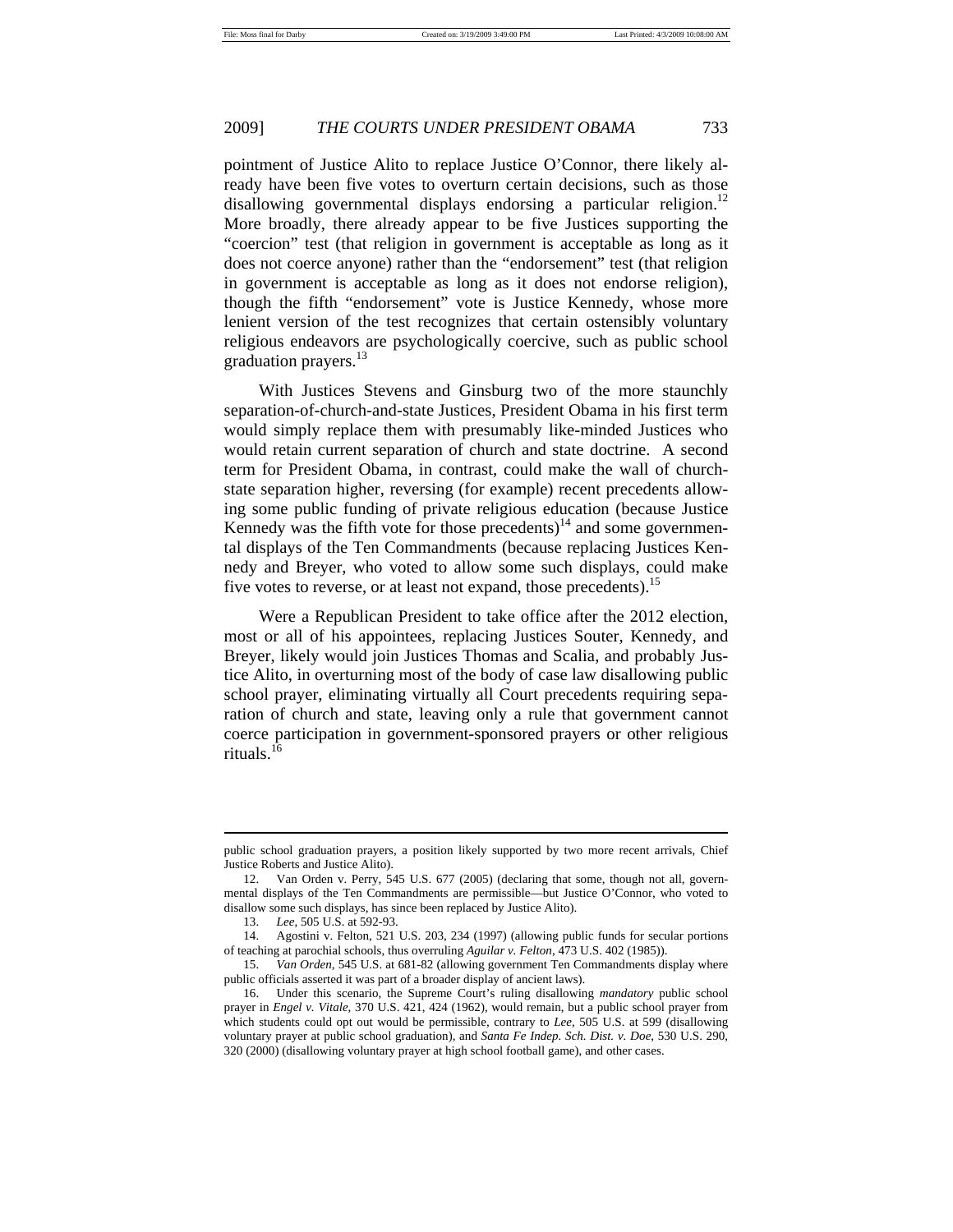#### *C. Affirmative Action and School Desegregation*

The Supreme Court *may* already have the votes to disallow all governmental affirmative action of the "individual racial preferences" variety, or at least to disallow far more than it has in past decisions. The Court permitted some but not all affirmative action in higher education in a close vote  $(5-4)$  in 2003,<sup>17</sup> but that was before Justice Alito (who in a recent desegregation case signaled opposition to any consideration of race<sup>18</sup>) replaced Justice O'Connor (who had sided with allowing affirmative action at the University of Michigan Law School<sup>19</sup>). Justice Kennedy now is the only potential fifth vote to allow any individualpreference affirmative action, but he voted in 2003 against both University of Michigan programs before the Court, $20$  and in 2007 against both public school desegregation programs before the Court;<sup>21</sup> in the latter case, Justice Kennedy expressed negative sentiments about the very concept of remedial racial preferences. $^{22}$ 

An Obama presidency likely would preserve the largely antiaffirmative action Court status quo in his first term—replacing Justice Stevens and Ginsburg with like-minded pro-affirmative action Justices, leaving a total of only four votes in favor of allowing most affirmative action. As with abortion, President Obama probably could change the law only in his second term, by replacing Justice Kennedy, the key fifth vote to eliminate much affirmative action.

## *D. Limits on Federal "Commerce" Legislation: Employment Discrimination and Abortion*

The Court in 1995 and 2000 announced, for the first time since the 1930s, limits on Congress's power to use its legislative power over "Interstate Commerce" to enact laws on noncommercial matters such as gun possession and bias-motivated violence.<sup>23</sup> The Court has since declined to limit Congress's Commerce power further, issuing decisions allowing

 <sup>17.</sup> Gratz v. Bollinger, 539 U.S. 244, 271-75 (2003) (disallowing affirmative action in University of Michigan undergraduate admissions because the school used a too-rigid and toosubstantial award of "points" based on race); Grutter v. Bollinger, 539 U.S. 306 (2003) (allowing affirmative action in University of Michigan Law School admissions because the school did not use a point system and appeared to consider race only as one of many diversity-related and subjective factors).

 <sup>18.</sup> Parents Involved in Cmty. Sch. v. Seattle Sch. Dist. No. 1, 127 S. Ct. 2738, 2768 (2007).

 <sup>19.</sup> *Grutter*, 539 U.S. at 334.

<sup>20</sup>*. Gratz*, 539 U.S. at 275; *Grutter*, 539 U.S. at 395 (Kennedy, J., dissenting).

 <sup>21.</sup> *Parents Involved in Cmty. Sch.*, 127 S. Ct. at 2789 (Kennedy, J., concurring in part and concurring in the judgment).

<sup>22</sup>*. Id.* at 2795-97. Justice Kennedy declined to join the four-Justice plurality declaring *any* use of race impermissible; Justice Kennedy instead opined that *some* race-based desegregation tactics, *e.g.*, redrawing school district lines to increase racial balance, might be acceptable, but only so long as they did *not* involve assigning *individuals* based on their race. *Id.* at 2791-92.

 <sup>23.</sup> United States v. Morrison, 529 U.S. 598, 601-02 (2000); United States v. Lopez, 514 U.S. 549, 551 (1995).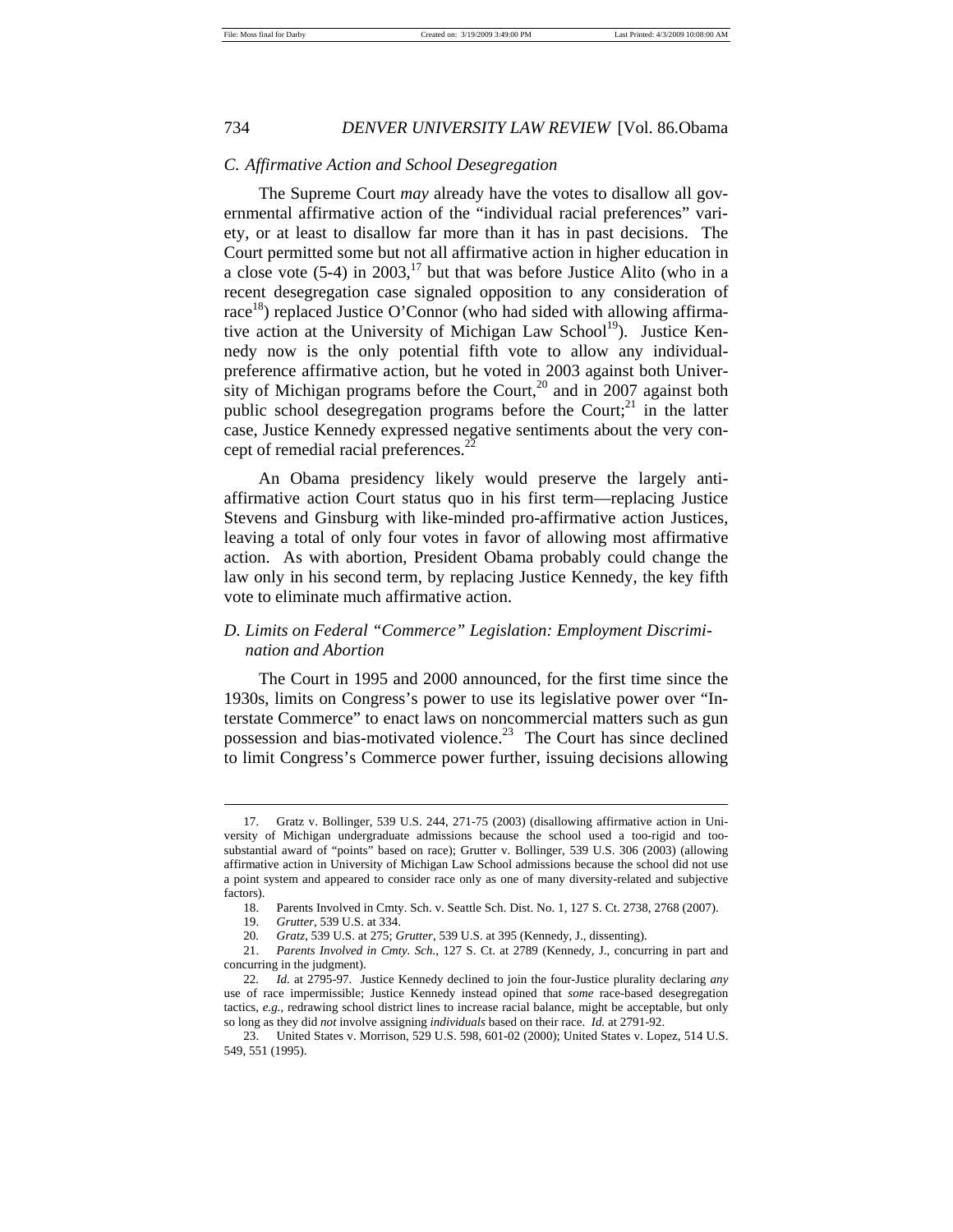federal restrictions on marijuana grown for personal medicinal use $24$  and on state auto accident litigation.<sup>25</sup>

The leading voice on the Court for narrowing the Commerce power, Justice Thomas, so far has not won much support on the Court for his view that Congress has used the Commerce clause to enact far too much noncommercial legislation. The 1930s Supreme Court cases first allowing Congress to pass federal laws on all commercial activities with "substantial effects" on interstate commerce (including working conditions, consumer protection, and monopolization) were, in Justice Thomas's view, a "wrong turn" from earlier case law disallowing any federal laws about activities, such as manufacturing, working conditions, or product quality, that occurred within one state despite their interstate effects.<sup>26</sup> Under this narrow view of the federal commerce power, which prevailed at the Court from the late nineteenth century until the mid-1930s, all federal employment discrimination, union rights, and minimum/overtime wage laws were impermissible exercises of federal power, to be struck down by the Court—cases that Justice Thomas has cited with approval.<sup>27</sup> Justice Thomas may or may not have support from Justice Alito and Chief Justice Roberts, who have not opined on this issue as Justices but did, as lower-court judges, hold that federal laws banning machine guns<sup>28</sup> and protecting a locally endangered species, $^{29}$  respectively, were impermissible expansions of the interstate commerce power.

As with several of the areas of law discussed so far, the first term of an Obama presidency would ossify the status quo, and the second term could slightly roll back, or at least limit the reach of, some of the Court's recent jurisprudence. Four of the five Justices President Obama is likely to replace (all but Justice Kennedy) voted against the Commerce Clause limits the Court announced in 1995 and 2000, and with the Court majori-

 <sup>24.</sup> Gonzales v. Raich, 545 U.S. 1, 22 (2005).

 <sup>25.</sup> Pierce County v. Guillen, 537 U.S. 129, 147-48 (2003).

 <sup>26.</sup> United States v. Lopez, 514 U.S. 549, 599 (1995) (Thomas, J., concurring) ("[F]rom the time of the ratification of the Constitution to the mid 1930's, it was widely understood that the Constitution granted Congress only limited powers . . . . If anything, the 'wrong turn' was the Court's dramatic departure in the 1930's from a century and a half of precedent.") (citing with approval *United States v. E. C. Knight Co.*, 156 U.S. 1, 13 (1895) (limiting federal antitrust law, holding that Congress's interstate commerce power did not reach the manufacturing of products transported interstate, because the manufacturing itself was within one state) (other citations omitted).

 <sup>27.</sup> Justice Thomas's concurrence in *Lopez*, 514 U.S. at 599, cited *Carter v. Carter Coal Co.*, 298 U.S. 238, 308 (1936) (disallowing federal law regulating mine labor because "[t]he relation of employer and employee is a local relation.") and *A. L. A. Schechter Poultry Corp. v. United States*, 295 U.S. 495, 543-50 (1935) (disallowing federal law regulating intrastate sale of sick chickens, or the labor of employees involved in intrastate chicken sales, on same rationale).

 <sup>28.</sup> United States v. Rybar, 103 F.3d 273, 287 (3d Cir. 1996) (Alito, J., dissenting) (arguing that the federal ban on possessing machine guns exceeded Congress's power under the interstate commerce clause).

 <sup>29.</sup> Rancho Viejo, L.L.C. v. Norton, 334 F.3d 1158, 1160 (D.C. Cir. 2003) (Roberts, J., dissenting) (suggesting he agreed that it is unconstitutional for the federal government to regulate environmental matters—there, protection of an endangered species—that are noncommercial and solely within one state).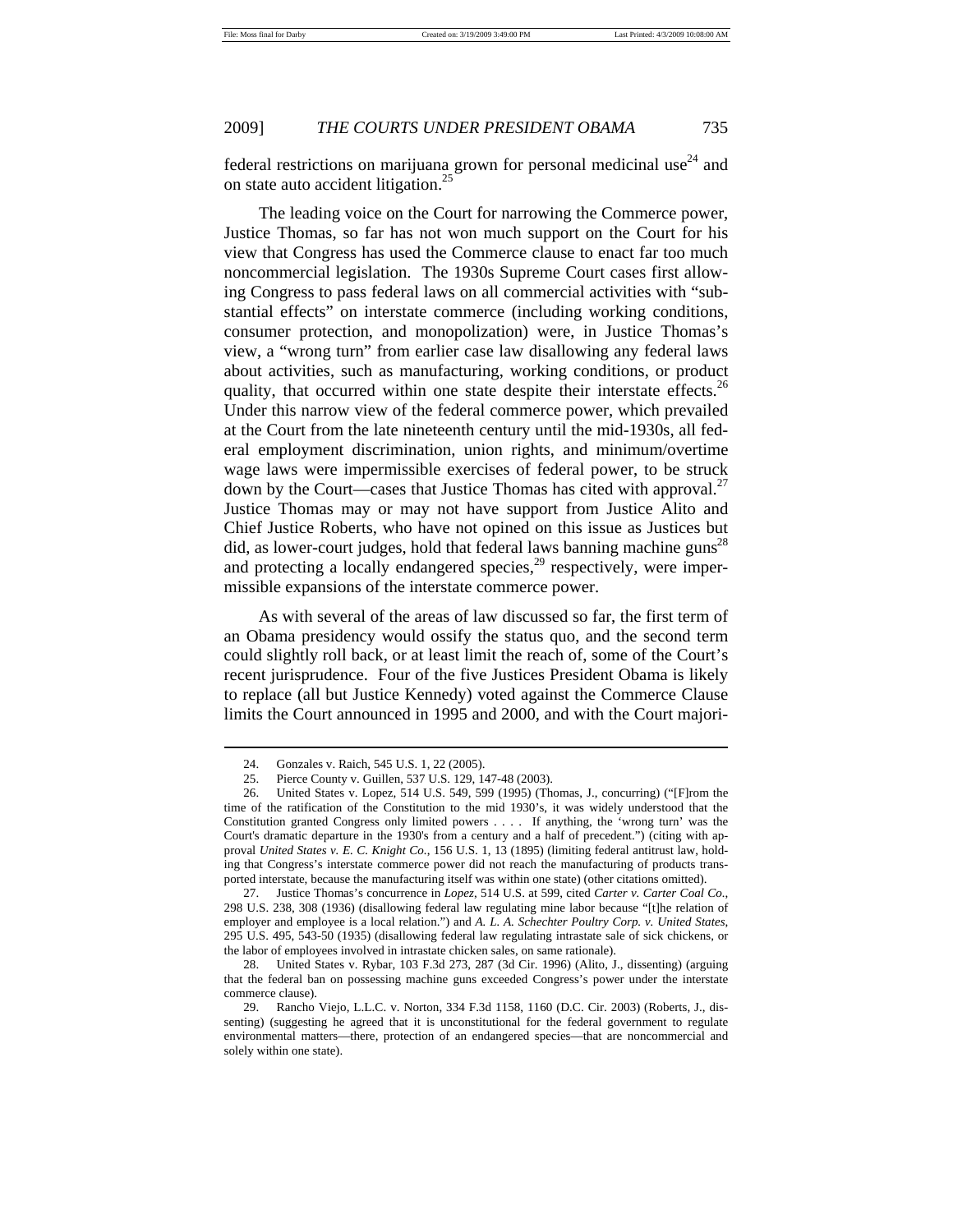$\overline{a}$ 

## 736 *DENVER UNIVERSITY LAW REVIEW* [Vol. 86.Obama

ties rejecting all the Commerce Clause challenges the Court has faced since 2000; only two Justices among those four seem likely candidates to retire in President Obama's first term. Were President Obama to win a second term, replacing Justice Kennedy would give a potential fifth vote to the bloc of Justices that never have supported any of the Court's decisions imposing limits on the Commerce power.

If a Republican takes office in 2012, he or she would have a chance to strengthen limits on the Commerce power, perhaps substantially enough for Justice Thomas's narrower view of federal power to prevail. There now may be two or three votes for the Thomas view: Justice Scalia has not advocated as narrow a view of federal power,  $30$  but both of the new Justices, Alito and Roberts, supported narrowing the Commerce power as appellate judges and may support Thomas's view as members of the Court. A Republican President could replace three Justices who have disagreed with Justice Thomas; were two or more of the three new Justices to support the Thomas view, that would yield a majority. If the Thomas view becomes a majority position on the Court, all federal labor and employment laws likely would be struck down, leaving it legal to discriminate, pay less than the minimum wage, and crack down on unions, at least in the many states lacking their own state-specific labor and employment laws.

Interestingly, however, while a Court narrowing the Commerce power would likely be a Court that overturns the constitutional right to abortion (because the same Republican nominees would tend to do both), the Commerce narrowing likely would disallow any federal restrictions on abortion. The narrow Commerce view often is depicted mainly as a threat to progressive legislation—environmental, discrimination, gun control, etc.—but it also could disallow federal laws restricting individual health-related decisions, such as the right to use medical marijuana or to have an abortion. Though a staunch critic of *Roe*, Justice Thomas has hinted that he questions Congress's power to pass federal abortion laws such as the ban on "partial birth" abortion. $31$  His view, which may seem idiosyncratic politically but which is perfectly consistent with his judicial philosophy of interpreting the Constitution based on original intent, ap-

 <sup>30.</sup> In *Gonzales v. Raich*, 545 U.S. at 34, Justice Thomas and two others voted to disallow a federal ban on state authorization of medical marijuana; Justice Scalia voted to allow the federal ban because the Constitution's Necessary and Proper Clause justifies federal regulation of *intra*state commerce of a commodity (there, locally grown marijuana) as necessary to effectuate a federal ban in *inter*state commerce in the commodity.

 <sup>31.</sup> In *Gonzalez v. Carhart*, Justice Thomas joined the majority allowing the federal ban but wrote a four-sentence concurrence, the latter half of which read: "I also note that whether the Act constitutes a permissible exercise of Congress' power under the Commerce Clause is not before the Court. The parties did not raise or brief that issue; it is outside the question presented; and the lower courts did not address it." 550 U.S. at 1639-40. In light of Justice Thomas's earlier elaboration of his view that Congress's commerce power should be restricted substantially, it seems clear his concurrence was explaining that it was because of the limited procedural posture of the appeal that he was upholding the federal ban despite his "commerce" qualms.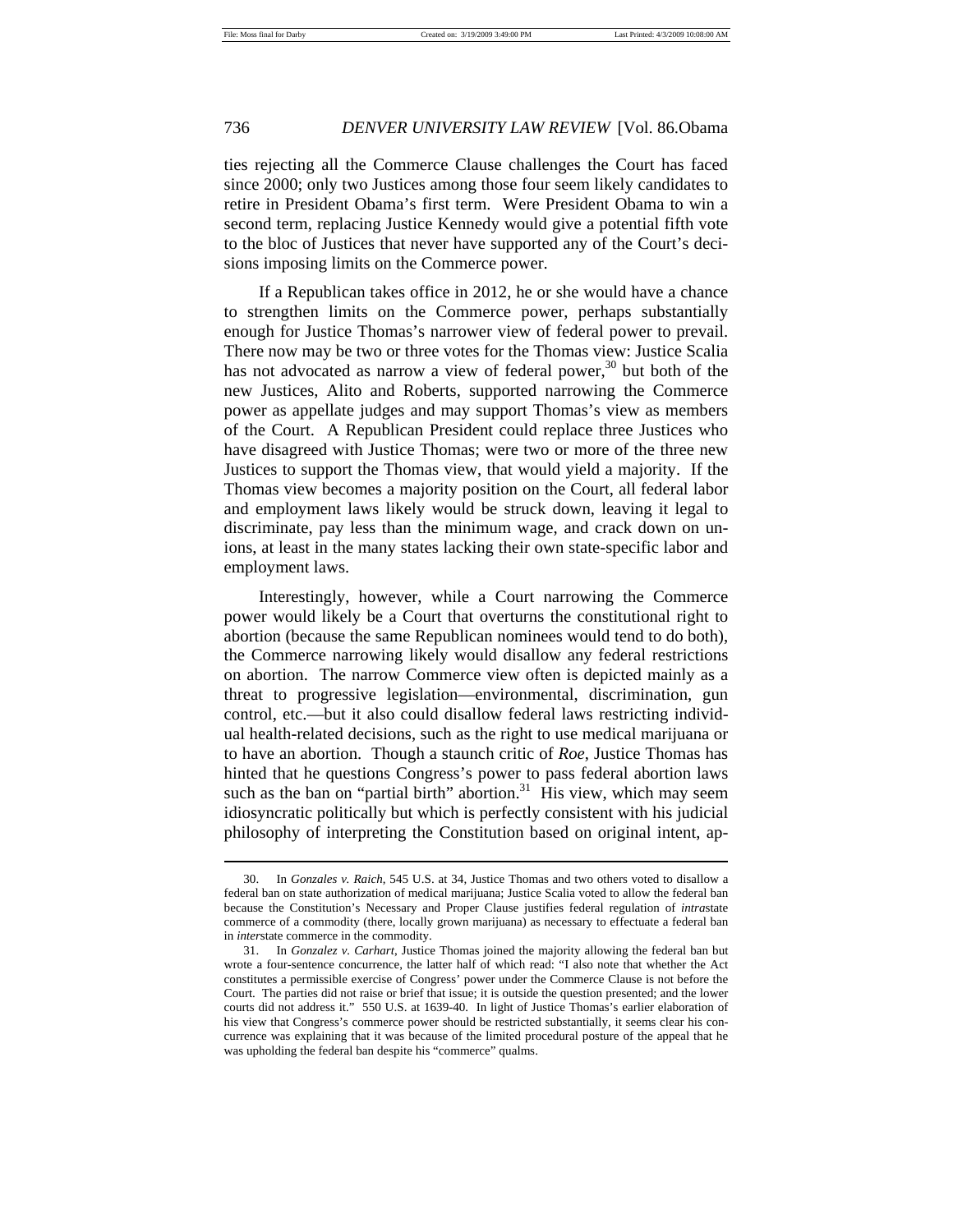pears to be that there is no individual constitutional right to abortion but also no federal power to ban abortion either; abortion is a matter the states, but not the federal government, can regulate. So there seem already to be five or six votes on the Court to strike down federal abortion laws, just for different reasons: the four Justices supporting abortion rights; Justice Thomas in opposition to Congressional power over noncommercial matters like abortion, possibly joined by Justice Alito or Chief Justice Roberts or both. Ironically, the Republican appointees most likely to bring about the demise of *Roe* are most likely to take a narrow view of federal power that would disallow federal abortion bans, leaving abortion battles to be fought individually in each of the states.

#### *E. Presidential Power*

Like federal abortion laws, presidential power is an area where ideological lines blur, with small-government conservatives (like Justice Scalia) taking polar opposite positions from conservatives who believe in theories such as a "unitary executive" branch led by a President with broad powers (like Justices Thomas and Alito). This is why ideological lines blur so badly in some of the most politically charged cases the Court has heard during both the Bush and Clinton presidencies. In 2004's *Hamdi v. Rumsfeld*, 32 one of the key "war on terror" cases, Justices Scalia and Stevens, who rarely agree on contested individual rights issues, jointly argued against any presidential power to detain American citizens captured abroad without trial as "unlawful combatants"; Justice Thomas argued the opposite, for allowing the broad executive power President Bush sought. The Court's middle-ground ultimate ruling in *Hamdi*, requiring fair military tribunals but not full public trials for the alleged unlawful combatants, was issued by three Justices of vastly different perspectives: Chief Justice Rehnquist (a Nixon appointee who had advocated broad presidential national security power as a 1960s White House lawyer); Justice O'Connor (a Reagan appointee who became the Court's "swing vote," a pro-states' rights conservative who also joined some decisions broadening individual rights); and Justice Breyer (a Clinton appointee who votes for broad individual rights but also espouses a pragmatic view of the need for government power and discretion).

Perhaps illustrating how most Presidents tend to push the bounds of executive power regardless of their ideology, President Clinton suffered a loss before a similarly ideologically muddled Supreme Court. In 1998's *Clinton v. City of New York*, 33 some of the Court's leading liberals (Justices Stevens and Ginsburg) joined conservatives (Justices Rehnquist and Thomas) to disallow the line-item veto as an impermissible expansion of presidential power.

 <sup>32. 542</sup> U.S. 507, 550, 579 (2004).

 <sup>33.</sup> Clinton v. City of New York, 524 U.S. 417 (1998).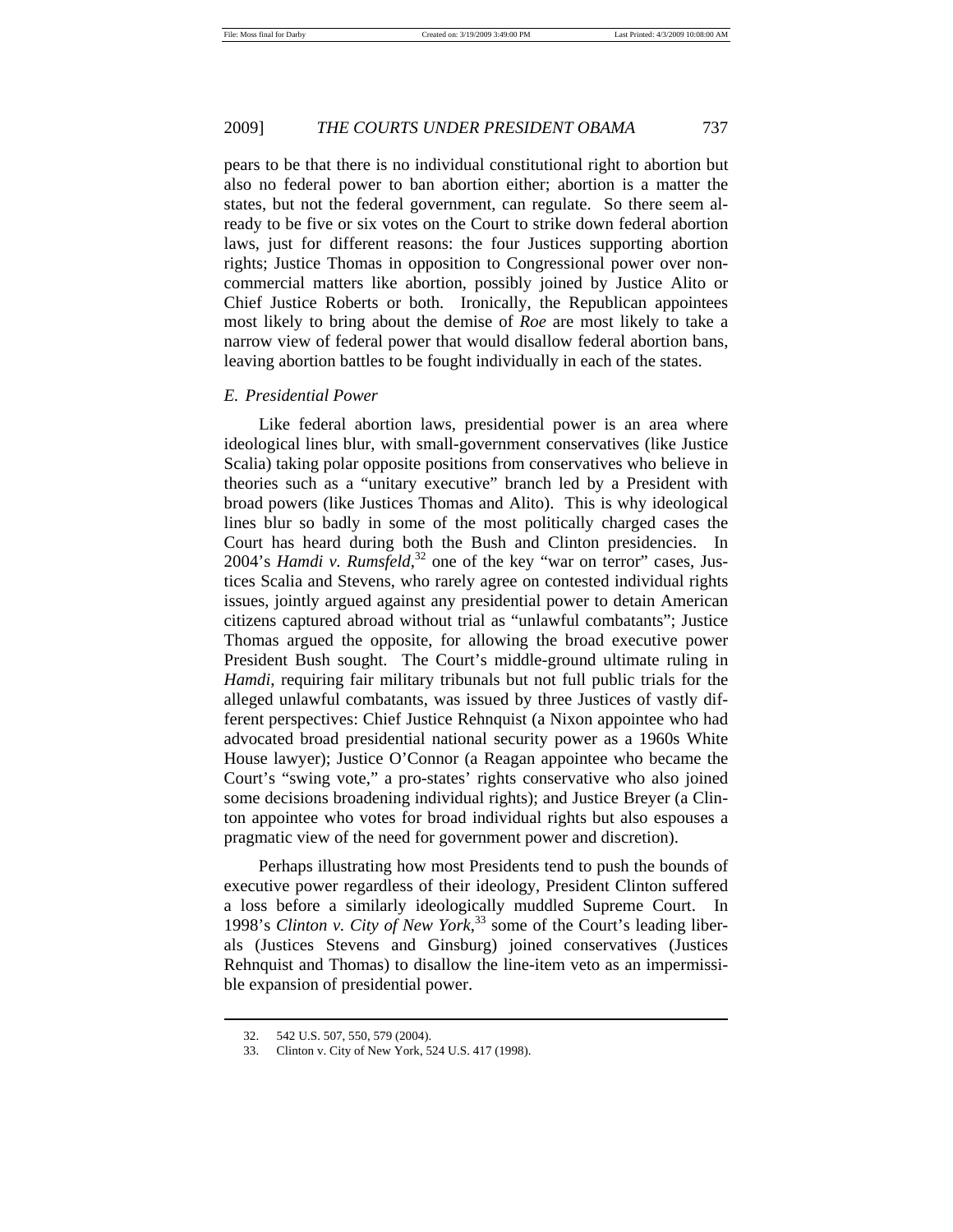$\overline{a}$ 

## 738 *DENVER UNIVERSITY LAW REVIEW* [Vol. 86.Obama

The presidential power cases show how not all issues the Court handles are predictable, and not all fall neatly along the left-versus-right lines that dominate the political debate. After all, President Bush's three Court nominees—Roberts, Alito, and the ill-fated Harriet Miers—had little in common but the fact that all three had worked as executive branch lawyers for Presidents seeking to expand presidential power, clearly a key issue for President Bush. With Chief Justice Roberts and Justice Alito replacing two of the Justices who voted to limit President Bush's war-on-terror powers in *Hamdi*, the Bush Justices may well already have expanded presidential power. Yet that presidential power will not be limited to Republican Presidents; as Comedy Central's Jon Stewart asked former top Bush White House lawyer Jack Goldsmith of the administration's efforts to expand presidential power, "Do you think the ultimate irony might be that all the work that Dick Cheney has done will make Hillary Clinton the most powerful president in the history of the United States?" (Goldsmith smiled, nodded, and said "possibly"). $34$ 

With presidential power a double-edged sword—or at least a sword that both you and your enemies alike get turns using—it is far from clear that a President Obama Justice would vote to restrict presidential power; it is just too unclear whether "original intent" theory, "living Constitution" theory, conservatism, or liberalism support *expanding or narrowing* presidential power. So not all Court rulings can be predicted from the name and party of the President appointing the next Justices. But you already knew that.

#### III. THE APPELLATE AND DISTRICT COURTS

The impact of judicial nominations is even harder to predict at the district and appellate level than at the Supreme Court level, for several reasons. First, these courts have *nondiscretionary dockets*, making it harder for judges to select areas of law to rule upon and change. Second, and relatedly, *non-ideological cases* are more common, such as gardenvariety contract or tort cases in federal courts on diversity jurisdiction but presenting no novel questions of law. Third, even some cases in ideologically charged fields simply are *very weak cases* destined to lose on dispositive motions before almost any judge. Fourth, with *almost a thousand judges* issuing thousands of decisions annually, it is harder to find a pattern, or to cite a handful of decisions as indicating anything significant about the courts' direction. Fifth, with *in-state recommendations or nominating commissions* playing a prominent role in Presidents' selection processes, it is harder to profile nominees by President.

 <sup>34.</sup> The basic point remains valid, of course, even though Senator Clinton was not elected President in 2008, as seemed possible at the time of this October 2007 interview. *The Daily Show with Jon Stewart* (Comedy Central television broadcast October 4, 2007), *available at*  http://www.thedailyshow.com/video/index.jhtml?videoId=109135&title=jack-goldsmith.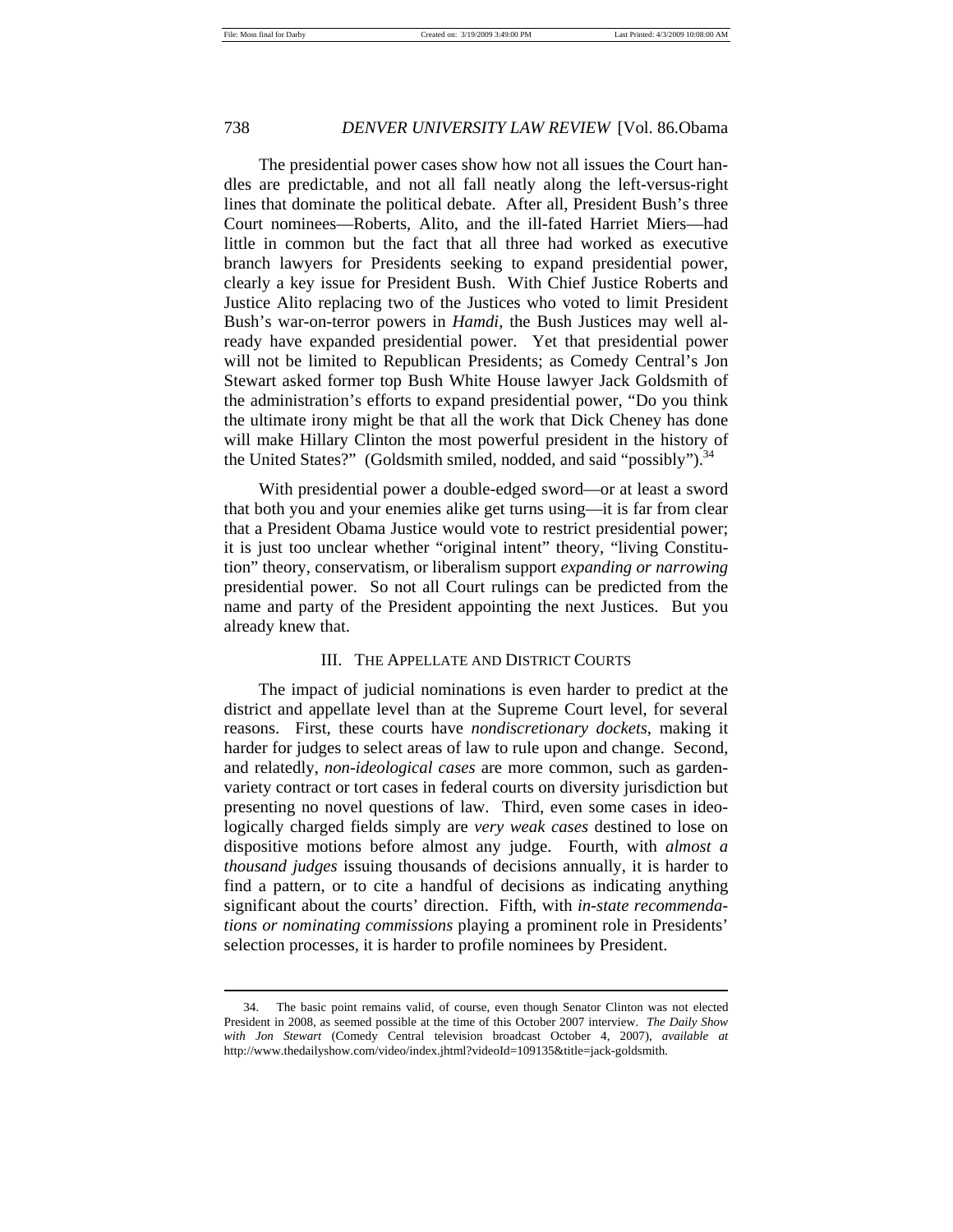$\overline{a}$ 

### 2009] *THE COURTS UNDER PRESIDENT OBAMA* 739

Still, there are two points worth noting about the possible direction of the courts after President Obama has an opportunity to fill an appreciable number of district and appellate vacancies. First, certain areas of law have seen dramatic change that could be reversed or slowed with a new crop of judges. For example:

• Some judges express outright hostility to employment discrimination cases, actually mocking plaintiffs' claims of discrimination, in fairly unprofessional terms, in decisions dismissing such claims.<sup>35</sup>

• Other judges write judicial decisions gratuitously expressing hostility to entire remedial statutes providing federal causes of action.36

• Just this decade, the Supreme Court has issued a series of "9-0 decisions reversing too-restrictive circuit holdings on the fundamental question of what constitutes sufficient evidence of discrimination<sup>"37</sup>—overturning the views of the Second,<sup>38</sup> Fifth, $39$  Sixth, $40$  Ninth, $41$  and Eleventh<sup>42</sup> Circuits (and other cir-

42. Ash v. Tyson Foods, 546 U.S. 454, 456-57 (2006).

 <sup>35.</sup> *See, e.g.,* Fisher v. Vassar College, 114 F.3d 1332, 1351 (2d Cir. 1997) (Jacobs, J., concurring) (using literary reference to mock the idea of discrimination based on an intersection of two or more classes—specifically, plaintiff's claim, and the lower court finding, of discrimination on the basis of Dr. Fisher's status as a married woman: "'How fascinating is that class / Whose only member is Me!' W.H. Auden, 'Islands,' 24, The Shield of Achilles (1955)."); Rosa v. Brink's Inc., 103 F. Supp. 2d 287, 288 (S.D.N.Y. 2000) (Rakoff, J.) (mocking the idea that a bigoted individual could be biased against several groups, beginning a judicial opinion dismissing an employment discrimination claim as follows: "Move over, Archie Bunker. According to the plaintiff here, defendant Brink's Inc. and three of its executives are so steeped in prejudice that they intentionally discriminated against her on grounds of race, national origin, gender, age, and disability—all at once.").

 <sup>36.</sup> *See, e.g.,* Phillips v. The Pepsi Bottling Group, No. 05-cv-01322, 2007 WL 3378544, at \*1 (D. Colo. 2007) (Nov. 13, 2007) (denying motion for recusal made after, plaintiff claimed, a Magistrate Judge said: "The biggest problem with your case is that Judge Nottingham hates employment cases and there's nothing you can do about [it]. . . . [H]e will try to find anything in the summary judgment briefs to say there's no material issues and grant summary judgment, and if he doesn't, he will make it tough at trial, and you won't win."); Phillip v. ANR Freight Systems, Inc., 945 F.2d 1054, 1055 (8th Cir. 1991) (affirming denial of recusal made after District Judge Dean Whipple said, in ruling on an evidentiary dispute: "I am not going to let them in, unproven allegations. Just because lawsuits are filed doesn't give credibility to them, especially in these cases. Those are Title VII cases. Congress has created a nightmare because they entice anybody and everybody to file those things and entice any attorney to file them in the mere chance that if they win a dollar they can win attorney fees. So I think any Title VII cases ought to be looked at with suspicion to begin with because it's a crap shoot, which everybody engages in.").

 <sup>37.</sup> Scott A. Moss, *Fighting Discrimination While Fighting Litigation: A Tale of Two Supreme Courts*, 76 FORDHAM L. REV. 981, 1001 (2007).

 <sup>38.</sup> Swierkiewicz v. Sorema, 534 U.S. 506 (2002).

 <sup>39.</sup> Reeves v. Sanderson Plumbing Prods., Inc., 530 U.S. 133, 146-49 (2000).

 <sup>40.</sup> Burlington N. Santa Fe Ry. Co. v. White, 126 S. Ct. 2405, 2407 (2006).

 <sup>41.</sup> Desert Palace v. Costa, 539 U.S. 90, 90 (2003).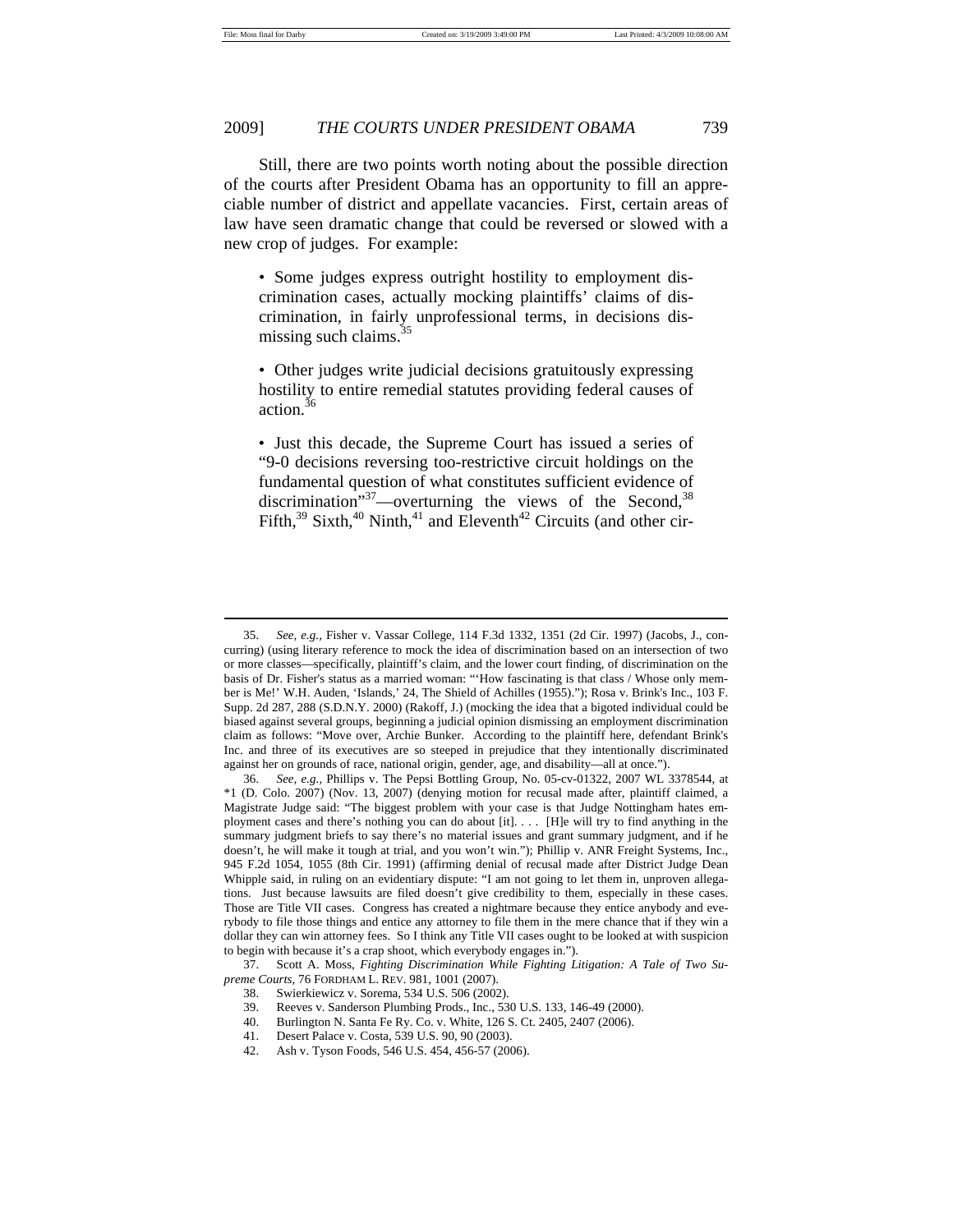$\overline{a}$ 

cuits with case law similar to that the Court reversed, such as the First<sup>43</sup> and Eighth<sup>44</sup> Circuits).

Judicial nominees of President Obama, the first President to have been an attorney representing plaintiffs in discrimination cases, may prove less hostile to this area of law, which constitutes a sizeable share of the federal docket.<sup>45</sup>

Second, even if outcomes of an "Obama Judiciary" are hard to guess, the profile of the typical Obama nominee might be different from that of the typical Clinton or Bush nominee. Setting aside ideology, Clinton- and Bush-appointed judges had remarkably similar profiles in terms of gender, race, age, and professional background, as illustrated by the table below. Tables 1 and 2, below, tabulate statistics for all district and appellate judges appointed by either of the past two Presidents.<sup>46</sup>

| TABLE 1<br>Clinton/Bush District/Appellate Nominees - Demographics |       |                |     |                 |     |                 |     |     |     |      |
|--------------------------------------------------------------------|-------|----------------|-----|-----------------|-----|-----------------|-----|-----|-----|------|
| Pres.                                                              | Total | <b>F</b> emale |     | <b>Nonwhite</b> |     | Age             |     |     |     |      |
|                                                                    |       | #              | %   | #               | %   | 30 <sub>S</sub> | 40s | 50s | 60s | Avg. |
| Clinton-All                                                        | 361   | 100            | 28% | 88              | 24% | 7               | 171 | 152 | 31  | 50   |
| Clinton-District                                                   | 295   | 81             | 27% | 71              | 24% | 7               | 145 | 121 | 22  | 50   |
| Clinton-Appellate                                                  | 66    | 19             | 29% | 18              | 27% | $\theta$        | 26  | 31  | 9   | 52   |
| <b>Bush-All</b>                                                    | 322   | 71             | 22% | 56              | 17% | 12              | 124 | 163 | 23  | 50   |
| Bush-District                                                      | 262   | 54             | 21% | 49              | 19% | 10              | 103 | 130 | 19  | 50   |
| <b>Bush-Appellate</b>                                              | 60    | 17             | 28% | 7               | 12% | 2               | 21  | 33  | 4   | 51   |
| <b>Total Clinton/Bush</b>                                          | 683   | 171            | 25% | 144             | 21% | 19              | 295 | 315 | 54  | 50   |

 <sup>43.</sup> *Reeves*, 530 U.S. at 133, not only reversed the Fifth Circuit's view, but also abrogated the First Circuit's (and others') view, that as a matter of law a discrimination plaintiff could not prevail by proving the employer's asserted nondiscriminatory motivation pretextual. *See* Woods v. Friction Materials, Inc., 30 F.3d 255 (1st Cir. 1994).

 <sup>44.</sup> *Burlington Northern Santa Fe Railway*, 548 U.S. at 53, not only reversed the Sixth Circuit's view, but also abrogated the Eighth Circuit's (and others') view, of what constituted actionable retaliation by employers. *See* Spears v. Missouri Dep't of Corr. & Human Resources, 210 F.3d 850 (8th Cir. 2000) (holding that a retaliatory lateral transfer with no loss in pay was not actionable).

 <sup>45.</sup> Labor and employment litigation (of which discrimination is the most prominent component) constitutes twelve to fourteen percent of the federal docket. Ann C. Hodges, *Mediation and the Transformation of American Labor Unions*, 69 MO. L. REV. 365, 369 n.27 (2004).

 <sup>46.</sup> All of the raw data underlying these tables is on file with the author. Following are two brief clarifications of the professional background information in Table 2: (1) each column indicates whether the individual *ever* held that type of job, whether or not that job immediately preceded the federal judicial nomination; and (2) the "Prosecutor or other Gov't Atty" category includes work as a prosecutor or as any other kind of government attorney actually practicing law (or supervising a department of practicing attorneys), but not government jobs such as legislator or legislative staffer, judge or other judiciary employee, public defender (which is captured in a separate column), patent examiner, etc.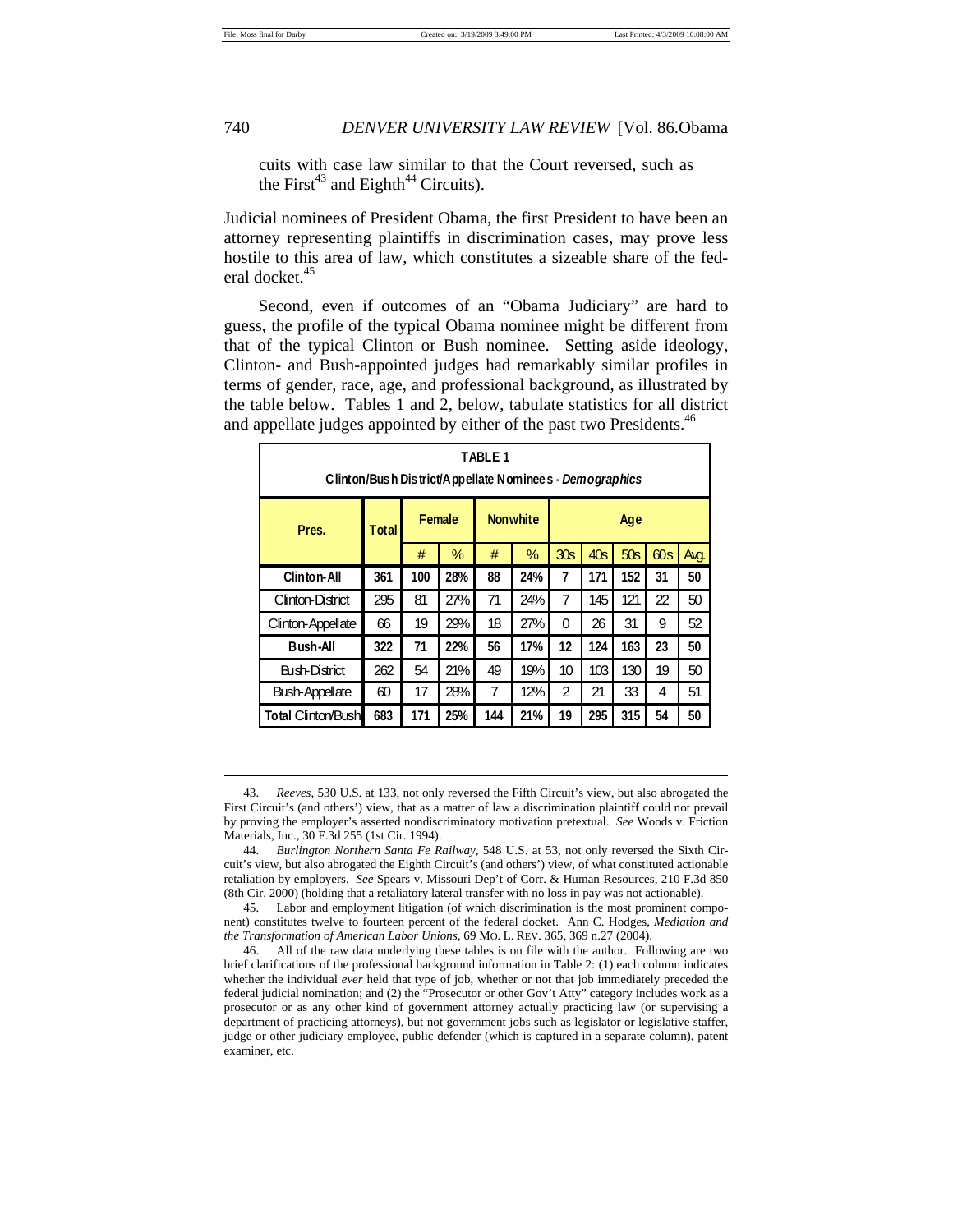| TABLE 2<br>Clinton/Bush District/Appellate Nominees - Professional Background |       |                   |    |                                          |     |                                  |     |                                   |     |
|-------------------------------------------------------------------------------|-------|-------------------|----|------------------------------------------|-----|----------------------------------|-----|-----------------------------------|-----|
| Pres.                                                                         | Total | Elected<br>Office |    | <b>Prosecutor or</b><br>other Gov't Atty |     | <b>Public</b><br><b>Defender</b> |     | <b>Private</b><br><b>Practice</b> |     |
|                                                                               |       | #                 | %  | #                                        | %   | #                                | %   | #                                 | %   |
| Clinton-All                                                                   | 361   | 13                | 4% | 206                                      | 57% | 42                               | 12% | 318                               | 88% |
| Clinton-District                                                              | 295   | 9                 | 3% | 164                                      | 56% | 40                               | 14% | 262                               | 89% |
| Clinton-Appellate                                                             | 66    | 4                 | 6% | 42                                       | 64% | $\overline{2}$                   | 3%  | 56                                | 85% |
| <b>Bush-All</b>                                                               | 322   | 14                | 4% | 171                                      | 53% | 16                               | 5%  | 283                               | 88% |
| <b>Bush-District</b>                                                          | 262   | 9                 | 3% | 140                                      | 53% | 14                               | 5%  | 229                               | 87% |
| Bush-Appellate                                                                | 60    | 5                 | 8% | 31                                       | 52% | $\overline{2}$                   | 3%  | 54                                | 90% |
| Total Clinton/Bush                                                            | 683   | 27                | 4% | 377                                      | 55% | 58                               | 8%  | 601                               | 88% |

While the *decisions and judicial philosophies* of each President's judges may vary, the *professional profiles* of Clinton and Bush nominees seem strikingly similar:

- The vast majority of nominees had private practice experience, a bit over half had worked as prosecutors or as another kind of government attorney, and only small fractions were elected officials or public defenders.
- One-quarter were female, one-fifth were nonwhite, and for both presidents the average age identically was 50 (ranging from 35 to 69).

There are, however, a few differences, between the two Presidents' picks:

- Even though the pool of attorneys has become more diverse over time, and Bush nominees were in a later (and thus more diverse) eight-year period than Clinton's, the Bush nominees (22% female, 17% nonwhite) were a bit less diverse than Clinton's (28% female, 24% nonwhite).
- Despite overall similar professional profiles, more Clinton than Bush nominees were public defenders (12% versus 5%) and prosecutors or government attorneys (57% versus 53%), even though the same percentage were in private practice (88 %) which indicates that the Clinton picks were not more likely to choose public service *instead of* private practice, but instead more likely to have *both* private practice and public service experience.

 As of this writing, before President Obama has chosen any judicial nominees, it remains to be seen (a) whether the overall Bush-Clinton similarity indicates that the same basic population of lawyers gets appointed no matter who is President, (b) whether the few Bush-Clinton differences indicate that Obama nominees will be more like President